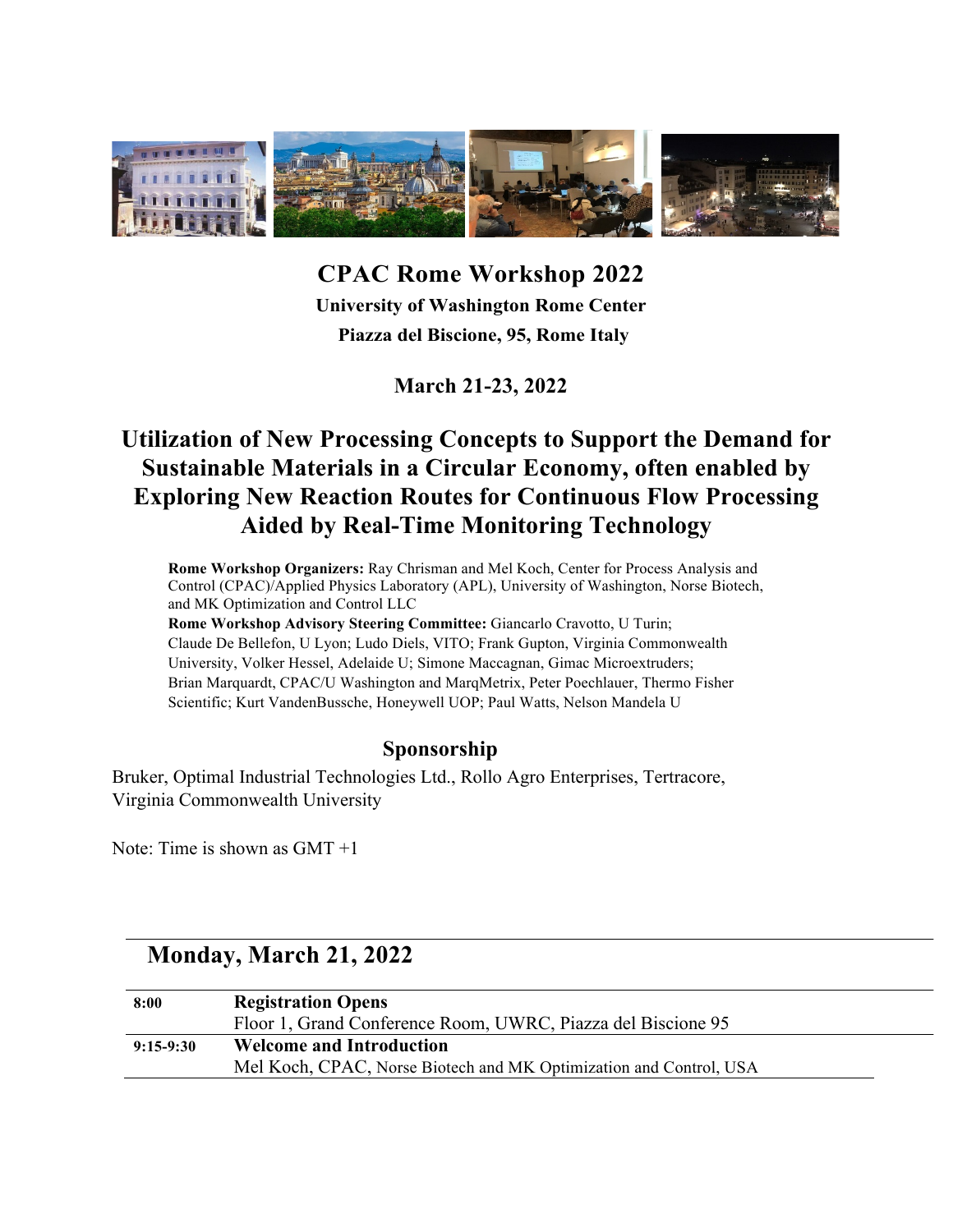| 9:30-9:45              | <b>Welcome to University of Washington Rome Center (UWRC)</b>                                                       |
|------------------------|---------------------------------------------------------------------------------------------------------------------|
|                        | Amity Neumeister, UWRC Resident Director, Italy                                                                     |
| Concept                | The Challenge of the Circular Economy                                                                               |
| One                    |                                                                                                                     |
| $9:45-10:15$           | The Circular Economy, Hard Problems and a Bonanza of Possibilities for                                              |
|                        | <b>Advanced Engineering</b>                                                                                         |
|                        | Harald Sverdrup, Inland University of Applied Sciences and Norse Metal, Norway                                      |
| 10:15-10:45            | See, Think, Act, and Socialize: the Role of Sensing in Autonomous Plant<br><b>Operations</b>                        |
|                        | Kurt VandenBussche, Honeywell AeroSpace Corporate Technology, USA                                                   |
| 10:45-11:00            | <b>Break</b>                                                                                                        |
| Concept<br>Two         | <b>Examples of New Concept to Facilitate Next Generation Processes</b>                                              |
| 11:00-11:25            | Circularity and Sustainability Quantified for 'Green Solvents' and 'Green Synthesis<br><b>Strategies' in Flow</b>   |
|                        | Volker Hessel, University of Adelaide, Australia                                                                    |
| 11:25-11:50            | <b>Green Shades in Organic Synthesis</b><br>Luigi Vaccaro, University of Perugia, Italy                             |
| 11:50-12:15            | The Role of Biomass in a Circular Economy                                                                           |
|                        | Ludo Diels, VITO, Belgium Ludo Diels, VITO, Belgium                                                                 |
| 12:15-14:00            | Lunch                                                                                                               |
| Concept                | <b>Enabling Process Understanding to Enable the Integration of</b>                                                  |
| <b>Three</b>           | <b>Multiple Unit Operations for Continuous Processing</b>                                                           |
|                        |                                                                                                                     |
| 14:00-14:25            | From Mechanochemistry to Reactive Extruders, a Greener Approach to<br><b>Organic Synthesis</b>                      |
|                        | Giancarlo Cravotto, University of Turin, and Simone Maccagnan, Gimac, Italy                                         |
| 14:25-14:50            | <b>Continuous Flow Photochemistry for the Sustainable Synthesis of Drug-Like</b><br><b>Entities</b>                 |
|                        | Marcus Baumann, University College Dublin, Ireland                                                                  |
| Concept<br><b>Four</b> | <b>Continuous Production for the Efficient Production of Complex</b><br><b>Molecules</b>                            |
| 14:50-15:15            | <b>Ensuring Access to Medicines in a Post-Pandemic World</b><br>Frank Gupton, Virginia Commonwealth University, USA |
| 15:15-15:30            | <b>Break</b>                                                                                                        |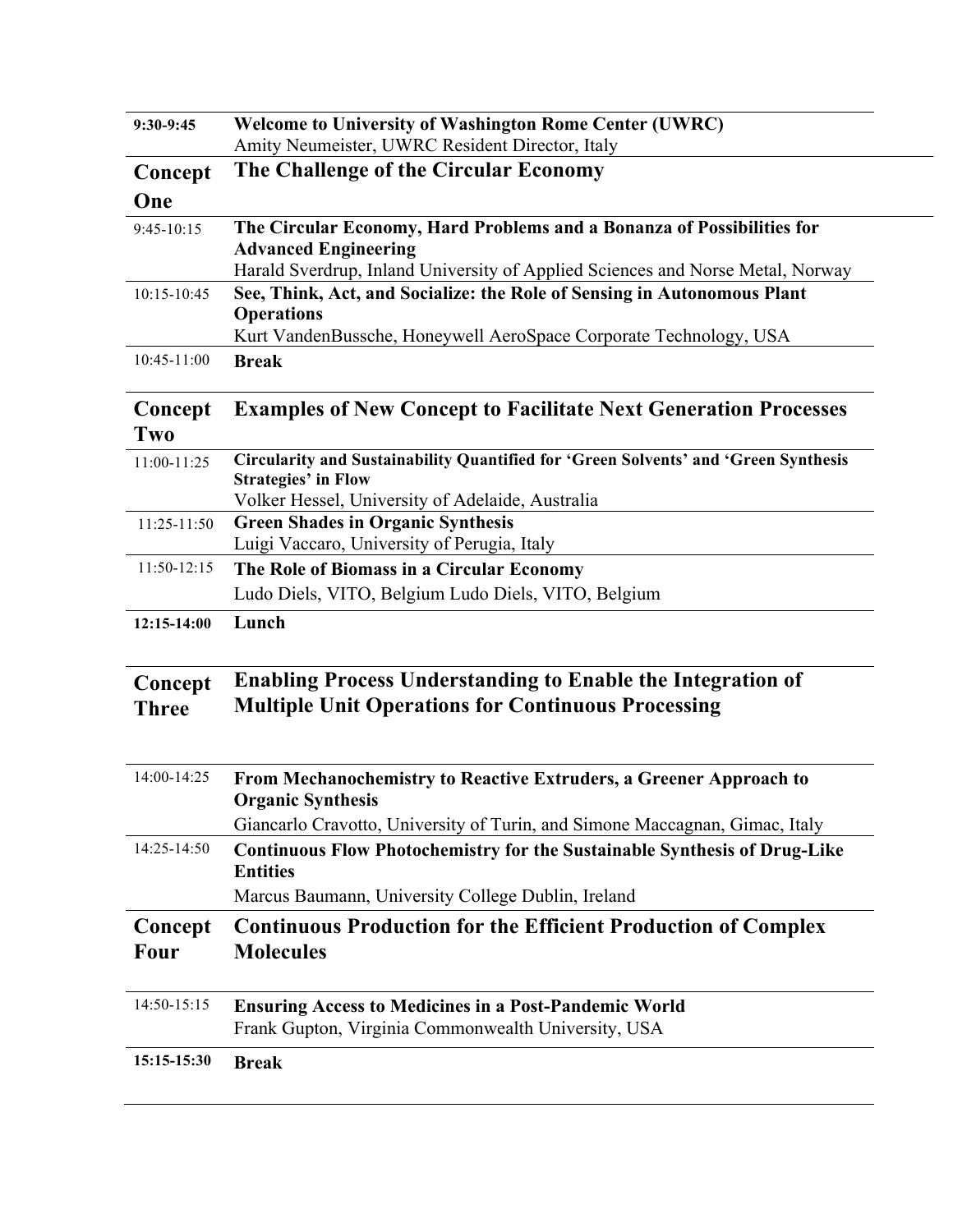| 15:30-15:55             | <b>Greening the Synthesis of Blocked Polyisocyanates: Developing a Continuous</b><br><b>Process Using Real-Time PAT</b>                                                                                          |
|-------------------------|------------------------------------------------------------------------------------------------------------------------------------------------------------------------------------------------------------------|
|                         | C. Oliver Kappe, University of Graz and Research Center for Pharmaceutical<br>Engineering GmbH (RCPE), Austria                                                                                                   |
| Concept<br><b>Seven</b> | <b>Advances in Process Unit Operations</b>                                                                                                                                                                       |
| 15:55-16:20             | Using Integrated Instrumentation and Data Fusion to Deliver More<br><b>Sustainable Manufacturing with Improved quality and reduced Giveaway</b><br>Martin Gadsby, Optimal Industrial Technologies Ltd., UK       |
| $16:20-16:45$           | <b>Fiber Spectroscopy Tools to Use in PAT Applications</b><br>Viacheslav Artyushenko, Art Photonics, Germany                                                                                                     |
| 16:45-17:15             | An Analogy between Traditional Process Optimization and Personalized<br><b>Medicine</b><br>Tunde Ogunnaike, University of Delaware, USA, and Ray Chrisman, Norse Biotech<br>and MK Optimization and Control, USA |
| 17:15-17:45             | <b>Discussion</b><br>Ray Chrisman, Norse Biotech and MK Optimization and Control, USA                                                                                                                            |
| 17:45                   | con Apertivo<br><b>UWRC Seminar Room and Balcony</b>                                                                                                                                                             |

## **Tuesday, March 22, 2022**

| $9:00-9:10$     | <b>Introduction</b>                                                                                                        |
|-----------------|----------------------------------------------------------------------------------------------------------------------------|
|                 | Mel Koch, CPAC, Norse Biotech and MK Optimization and Control                                                              |
| Concept         | The Challenge of the Circular Economy                                                                                      |
| One             |                                                                                                                            |
| $9:10-9:40$     | <b>Process Intensification Combined with new Options for Process Control</b>                                               |
|                 | Peter Poechlauer, Patheon, Thermo Fisher Scientific, Austria                                                               |
| $9:40-10:05$    | <b>Leveraging Design Space Flexibility to Deliver Process Optimization</b><br>Martin Warman, Martin Warman Consultancy, UK |
| Concept         | <b>Examples of New Concept to Facilitate Next Generation Processes</b>                                                     |
| Two             |                                                                                                                            |
| $10:05 - 10:30$ | <b>Developing Smart Sensors for the Food Industry</b>                                                                      |
|                 | Jens Petter Wold, Norwegian Food Research Institute (NOFIMA), Norway                                                       |
| 10:30-10:45     | <b>Break</b>                                                                                                               |
|                 |                                                                                                                            |
| $10:45 - 11:10$ | <b>Topics Related to De-Polymerization of Lignin into Chemicals</b><br>Bernd Wittgens, SINTEF Industry, Norway             |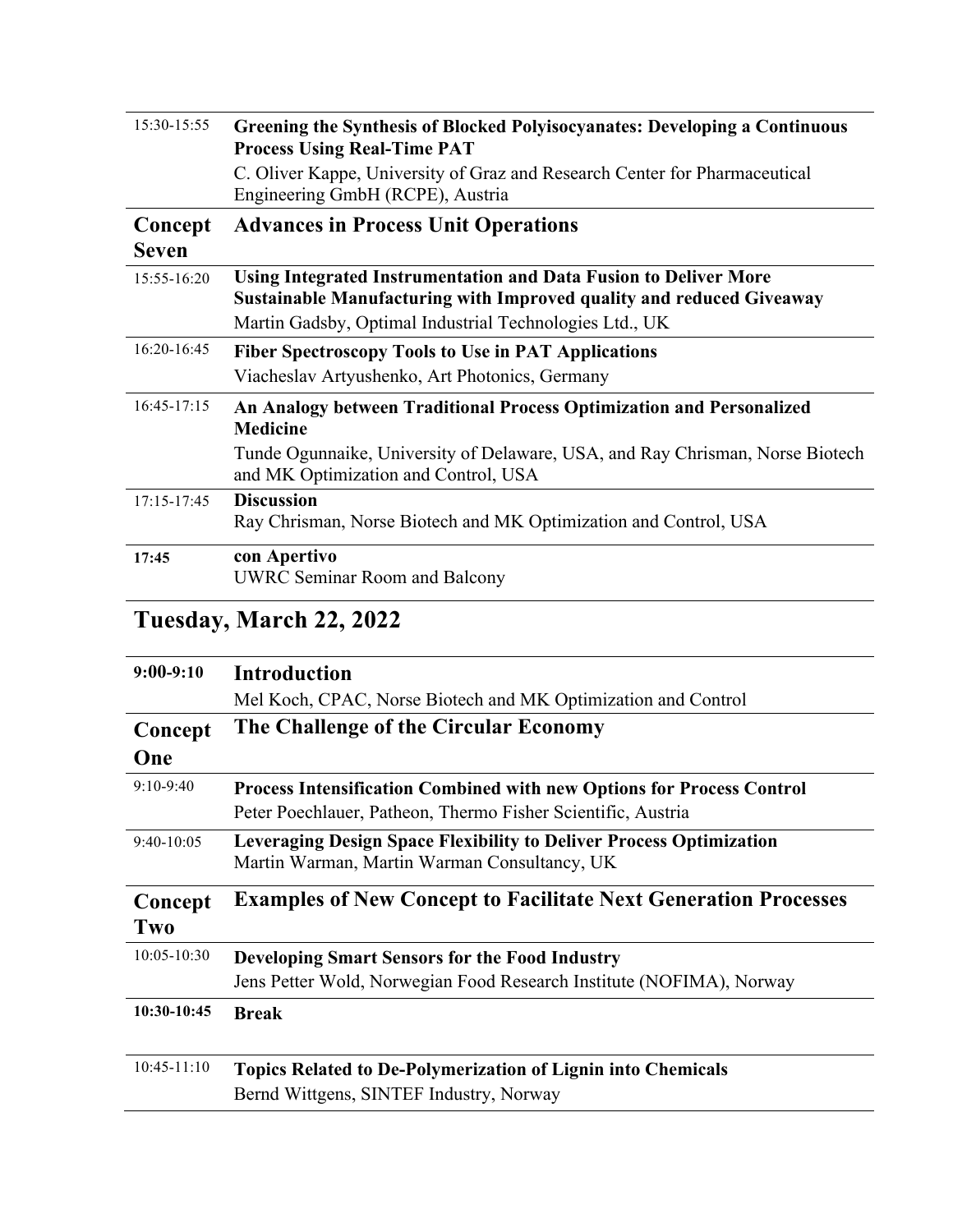| Concept<br><b>Four</b> | <b>Continuous Production for the Efficient Production of Complex</b><br><b>Molecules</b>                                                     |
|------------------------|----------------------------------------------------------------------------------------------------------------------------------------------|
| $11:10-11:35$          | <b>Process Optimization of Drugs Utilizing Continuous Flow Approaches</b><br>Paul Watts, Nelson Mandela University, South Africa             |
| 11:35-12:00            | <b>Rapid Optimization of Pharmaceutical Processes Using Automated Systems</b><br>Frans Muller and Richard Bourne, University of Leeds, UK    |
| 12:00-12:25            | Transfer to Lunch location                                                                                                                   |
| 12:25-14:00            | Lunch                                                                                                                                        |
| Concept<br><b>Five</b> | Process Automation of Coupled Multiple Unit Operations for<br><b>Continuous Processing</b>                                                   |
| 14:00-14:25            | The Broader Challenges for Automation and Control of Multiple Step Processes<br>Andrew Rutter, Rutter Design, UK                             |
| 14:25-14:50            | Flow Chemistry to Understand C-C Coupling Reactions at PPB Levels of<br>Catalyst<br>Claude de Bellefon, University of Lyon, France           |
| Concept<br><b>Six</b>  | <b>Bio-Based Projects to Pursue a Circular Economy</b>                                                                                       |
| 14:50-15:15            | <b>Biosourced Building Blocks for the Preparation of Innovative Materials</b><br>Maurizio Galimberti, Polytechnic University of Milan, Italy |
| 15:15-15:30            | <b>Break</b>                                                                                                                                 |
| 15:30-15:55            | <b>New Cost Effective Routes for Feedstocks from Biomass</b><br>Ray Chrisman, Norse Biotech and MK Optimization and Control, USA             |
| Concept<br>Eight       | <b>Solution Providers</b>                                                                                                                    |
| 15:55-16:20            | <b>Improving Process Efficiency using In-Process Control</b><br>Uwe Kirschner, Sentronic, Germany                                            |
| 16:20-16:45            | <b>Advances in Microreactors</b><br>Alessandra Vizza, Corning, France                                                                        |
| 16:45-1710             | <b>Process Raman in Biopharma</b><br>Brian Marquardt, MarqMetrix, USA                                                                        |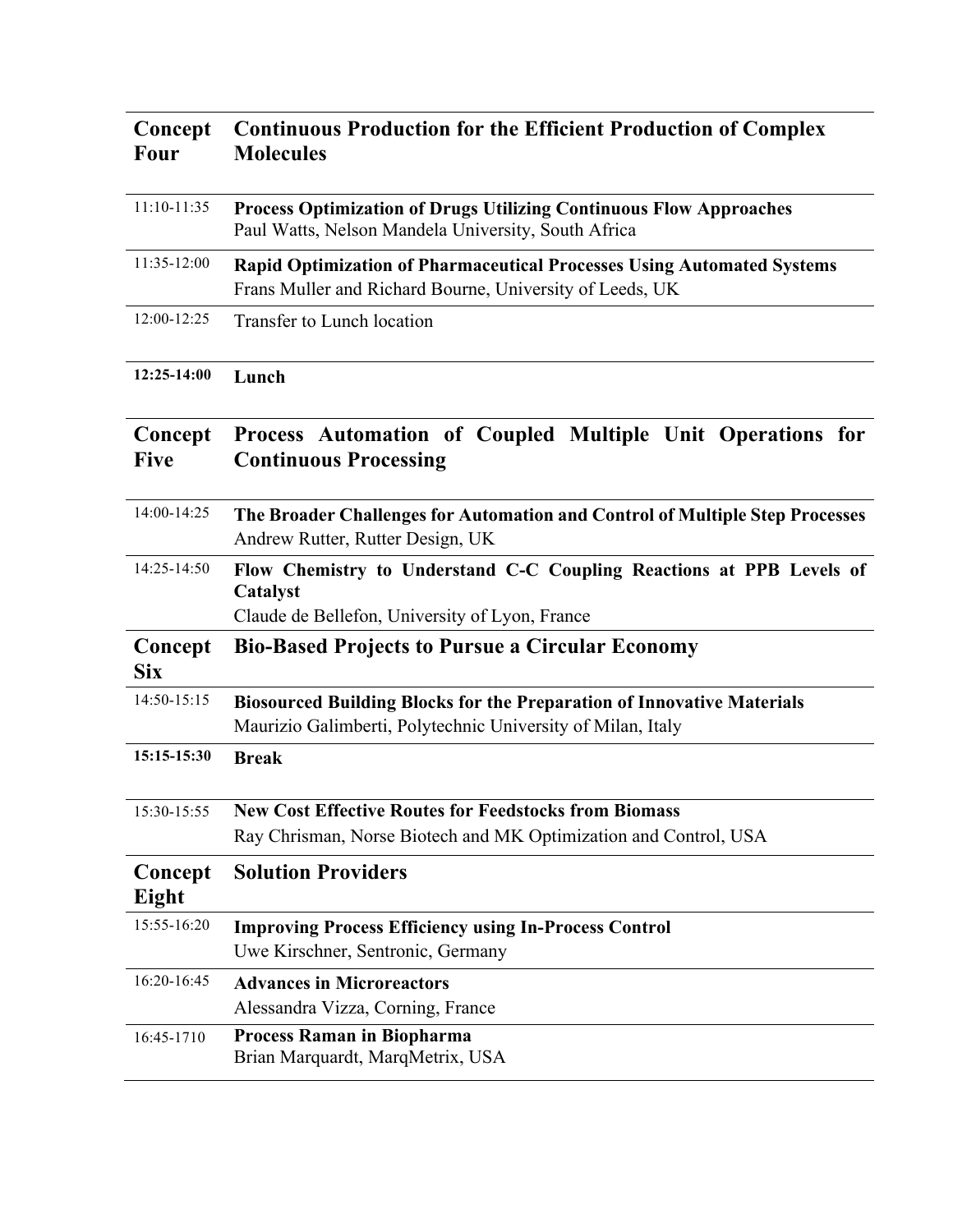| $17:10-17:30$ | <b>Discussion</b>                                                |
|---------------|------------------------------------------------------------------|
|               | Ray Chrisman, Norse Biotech and MK Optimization and Control, USA |
| 17:45         | con Apertivo                                                     |
|               | <b>UWRC Seminar Room and Balcony</b>                             |

# **Wednesday, March 23, 2022**

| $9:00-9:10$     | <b>Introduction</b>                                                            |
|-----------------|--------------------------------------------------------------------------------|
|                 | Mel Koch, CPAC, Norse Biotech and MK Optimization and Control                  |
| Concept         | The Challenge of the Circular Economy                                          |
| One             |                                                                                |
| 9:10-9:40       | The Use of NMR in an Integrated PAT Environment to Increase Process            |
|                 | <b>Understanding and Efficiency, Towards Circular Economy</b>                  |
|                 | Anna Codina, Bruker BioSpin, UK                                                |
| 9:35:10:00      | How Knowledge is Exchanged in Transnational Innovation Networks – With a       |
|                 | <b>Focus on the European Union Nanotechnology Network</b>                      |
|                 | Giuseppe Calignano, Inland University of Applied Sciences, Norway              |
| Concept         | <b>Advances in Process Unit Operations</b>                                     |
| <b>Seven</b>    |                                                                                |
| 10:00-10:25     | Can In Vitro Organ-on-a-Chip (OoC) Technologies Contribute to the Circular     |
|                 | <b>Pharmaceutical Supply Chain by Waste Reduction?</b>                         |
|                 | Vita Guarino, E. Perrone, A. Zizzari, M. Bianco G. Gigli, L. Moroni, V. Arima, |
|                 | <b>CNR</b> Nanotec, Italy                                                      |
| 10:25-10:40     | <b>Break</b>                                                                   |
|                 |                                                                                |
| 10:40-11:05     | <b>Methodologies for Modular Plants</b>                                        |
|                 | Marco Banti, Automation and Digital Transition Advisor, Pharma & Fine          |
|                 | Chemicals Industries, Italy                                                    |
| $11:05 - 11;30$ | ANALYSIS, the Link between Suppliers of Innovative Technologies and            |
|                 | <b>Industrial End-Users</b>                                                    |
|                 | Franck Baco Antoniali, Axel'One, France                                        |
| 11:30-11:55     | Developing and Applying Gas Chromatography with Chemometrics to Enable         |
|                 | <b>Discovery-Based Chemical Analysis</b>                                       |
|                 | Caitlin Cain and Robert E. Synovec, University of Washington, USA              |
| 11:55-14:00     | Lunch                                                                          |
| Concept         | <b>Solution Providers</b>                                                      |
| Eight           |                                                                                |
| 14:00-14:25     | FTIR Spectroscopy as a Future Bioprocess Monitoring Tool – With Some           |
|                 | <b>Examples from Enzymatic Protein Hydrolysis</b>                              |
|                 | Nils Kristian Afseth, Norwegian Food Research Institute (NOFIMA), Norway       |